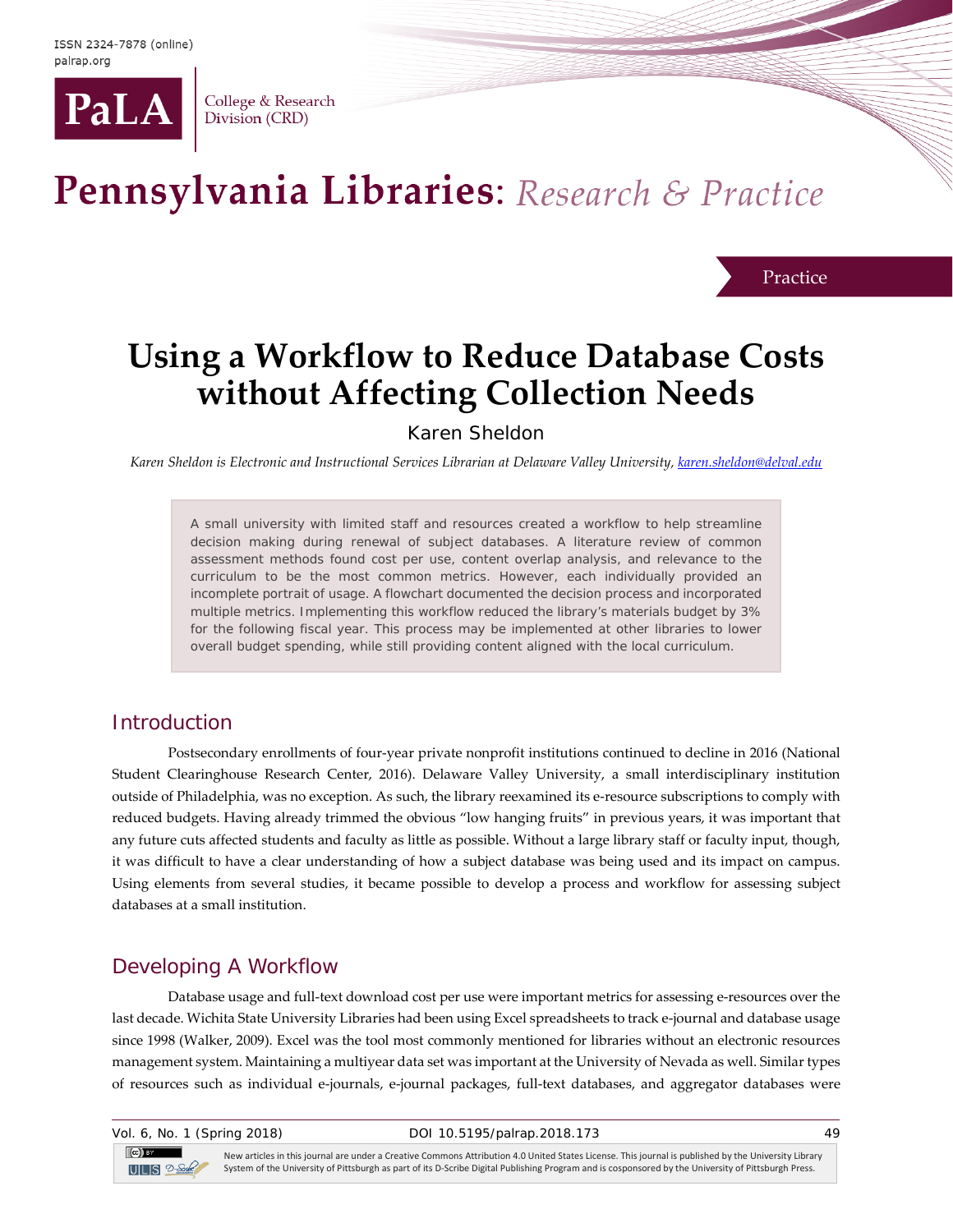assessed within their own category. The importance of evaluating like against like informed the scope of this workflow, limiting it to subject databases only.

A download cost per use threshold was often determined based on a categorical average, about \$5.00 for aggregator databases (Hiott, 2004; Tucker, 2009). Meanwhile, discussions reminded libraries that platform design and amount of content available were only two potential factors which could influence cost per use. Another important consideration was the usefulness of content, which could not be assumed based on full-text downloads (Bucknell, 2012). With this in mind, additional metrics were incorporated into the workflow following the initial \$5.00 cost per use threshold.

Popular metrics included top-used journal titles and content overlap. Top-used journals were identified using Pareto's Principle that 80% of usage comes from 20% of titles (Enoch & Harker, 2015). Having identified top used journal titles along the same criteria provided a manageable list for assessing overlap in the workflow, which could be run through Excel easily. Overlap was analyzed by quantity and quality, using factors such as citations and impact factor (Sutton, 2013). Librarians at University of North Texas explored several freely available and paid tools which could act as faster alternatives to Excel. However, inconsistencies in the results showed that multiple tools were necessary to get a true picture (Harker & Kizhakkethil, 2015). Add-ons to Excel such as AbleBits allowed tables to be merged easily. However, this required using a unique identifier for all journal titles. Not all e-resources had an ISSN; therefore this tool eliminated some titles from the packages (Kimball, 2016). Excel contains default options which can highlight duplicate values as part of its Conditional Formatting menu, but this was overwhelming when using a large data set. By limiting overlap within the workflow to top-used journal titles only, it was possible to determine content uniqueness broadly while only utilizing available tools. However, this did not account for content usefulness to an institution.

A cascading model at the University of Ottawa simplified the assessment of content usefulness by asking subject liaisons to only consider e-journals whose price had increased by more than 6% (Moisil, 2015). Many large university libraries focused on reduced e-journal individual subscriptions and "Big Deal" packages, using input from subject liaisons to develop cancellation lists (Pedersen, Arcand, & Forbis, 2014). Texas A&M University Libraries were tasked with reducing a financially unstable ProQuest collection while still supporting research needs. Content analysis data was paired with knowledge of curriculum and institutional research needs (Tabacaru et al., 2016). By taking the analysis a step further, this study was not only able to demonstrate which content was being used, but also to estimate how and by whom.

All articles found included libraries with either collection management teams or subject liaisons. For libraries without these resources, faculty can serve as subject experts. Faculty input was solicited at Salisbury University after subject liaisons had developed a short e-journal list for cancellation based on the previous year's usage (Hardy, Zimmerman, & Hanscom, 2016). In developing the workflow, it was apparent that not every academic department was open to a relationship with the library. Therefore, available information within the library from reference and instruction departments informed content usefulness in conjunction with faculty input.

A combination of these metrics was used, as shown in Figure 1. A \$5.00 cost per use, based on local averages, constituted the first red flag. Using Pareto's Principle, an overlap analysis of holdings within EBSCO identified unique content. Finally, content usefulness was determined based on the subject expertise of the reference and instruction librarians, as well as consultations with faculty. In this way, the workflow answered many of the same questions asked at large institutions without the financial or time burden.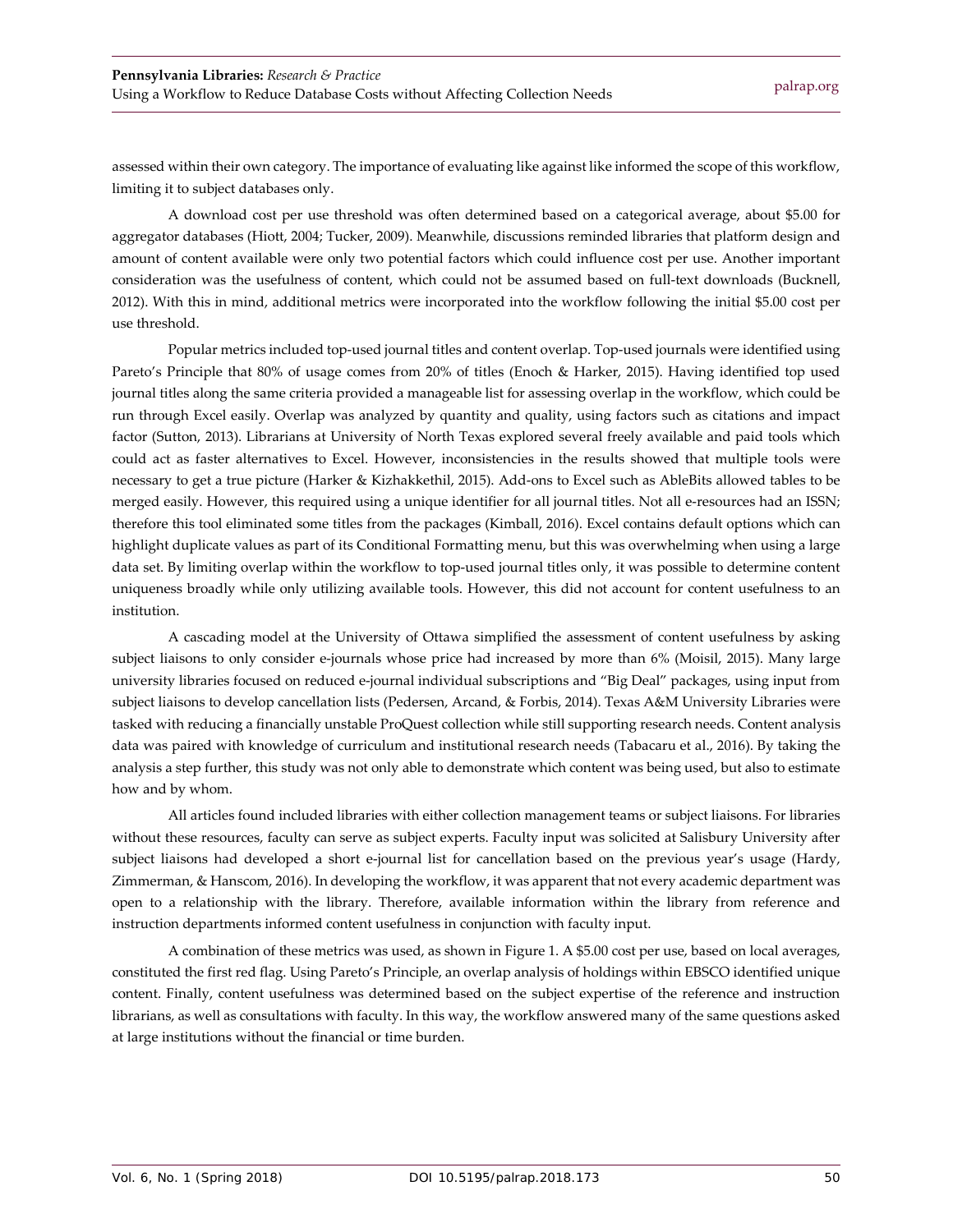#### **Pennsylvania Libraries:** *Research & Practice* Using a Workflow to Reduce Database Costs without Affecting Collection Needs



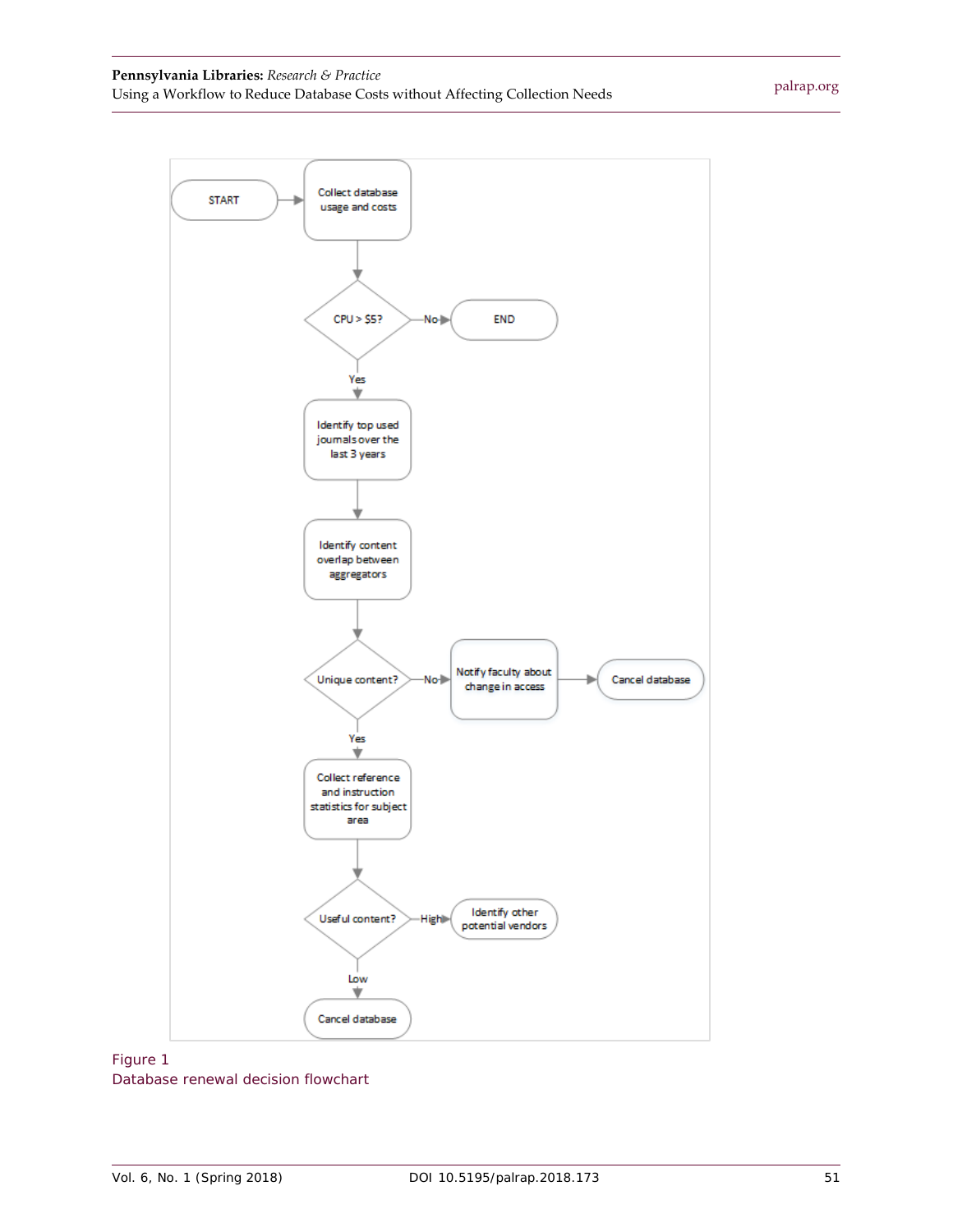## Workflow Decision #1: CPU > \$5?

All usage statistics reports were run annually to match the University's fiscal year, beginning July 1st of the previous year and ending June 30th of the current year. Two different COUNTER 4 reports, Journal Report 1 (Number of Successful Full-Text Article Requests by Month and Journal) and Database Report 1 (Total Searches, Result Clicks and Record Views by Month and Database), were utilized when available. Multi-database platforms such as ProQuest, EBSCO, Gale, etc. did not offer Database Report 1. Standard or Platform Reports were used instead.

Data was entered into an Excel workbook, consisting of 3 sheets, which calculated cost per use and cost change for each database (see Figure 2). The first sheet, named Costs, included a list of all databases purchased by the library with the annual subscription cost. The second sheet, Usage, included the number of searches and full-text downloads per year by database. The third sheet, CPU Change, divided the annual cost by the number of searches and full-text downloads by database. The Cost Per Use (CPU) Change spreadsheet template may be downloaded at [bit.ly/2KRIP07.](https://bit.ly/2KRIP07)

|                 | $\mathsf{A}$                               |   | $\circ$     | R.       | S        |                      | U      |            | V           | W            | X        |    | Y                    | Z        |
|-----------------|--------------------------------------------|---|-------------|----------|----------|----------------------|--------|------------|-------------|--------------|----------|----|----------------------|----------|
|                 |                                            |   | 2015-2016   |          |          |                      |        |            | 2016-2017   |              |          |    |                      |          |
| $\overline{c}$  | <b>Databases</b>                           |   |             | s        | D        | \$1S                 | \$/D   |            |             | s            | D        |    | \$1S                 | \$/D     |
|                 | Academic OneFile                           |   |             |          |          |                      |        |            |             |              |          |    |                      |          |
|                 | <b>Access Science</b>                      | s | 870.00      | 347      |          | 217 \$ 2.51 \$ 4.01  |        | $\sqrt{5}$ | 922.00      | 275          | 195      | s  | 3.35                 | \$4.73   |
| 5               | <b>APA</b>                                 | S | ٠           | $\bf{0}$ | $\bf{0}$ |                      |        |            | ۰           | $\mathbf{0}$ | $\Omega$ |    |                      |          |
|                 | <b>PsycArticles</b>                        |   | \$5,500.00  | 6653     |          | 3510 \$ 0.83 \$ 1.57 |        |            | \$ 5,775.00 | 4598         | 6677 S   |    | 1.26                 | \$0.86   |
|                 | Psycinfo                                   |   | \$4,675.00  | 4884     |          | 0 S 0.96             |        |            | \$4,909.00  | 4458         |          | 0S | 1.10                 |          |
|                 | <b>PsycTests</b>                           |   | \$2,420.00  | 2213     |          | 288 \$ 1.09          | \$8,40 |            | \$2.541.00  | 1201         | 462 S    |    | 2.12                 | \$5,50   |
|                 | PsycTherapy                                |   | \$ 6,037.00 | 240      |          | 102 \$25.15 \$59.19  |        |            | \$6.325.00  | 36           |          |    | 123 \$175.69 \$51.42 |          |
| 10 <sup>°</sup> | <b>Biological &amp; Agricultural Index</b> |   |             |          |          |                      |        |            |             |              |          |    |                      |          |
| 11              | <b>BioOne Combination</b>                  |   | \$2,783.00  | 872      |          | 1018 \$ 3.19 \$ 2.73 |        |            | \$2,868.53  | 706          | 984 S    |    | 4.06                 | $S$ 2.92 |

#### Figure 2



The CPU Change sheet referenced cost, search, and download data from the previous two sheets. The cost per search and cost per download columns were formatted using a Highlight Cells rule from the Conditional Formatting menu to identify values over the previously established \$5.00 cost per use threshold. This allowed for the easy identification of databases with low usage. If the database had costs per use over \$5.00 for 3 years, it became subject to further assessment. Three years of data accounted for variations in assignments, course offerings, and faculty. After having entered data for the year 2015-2016, only two subject databases had usage costs over \$5.00 for the last three years: Communication and Mass Media Source (CMMS) from EBSCO and Criminal Justice Periodicals (CJP) from ProQuest.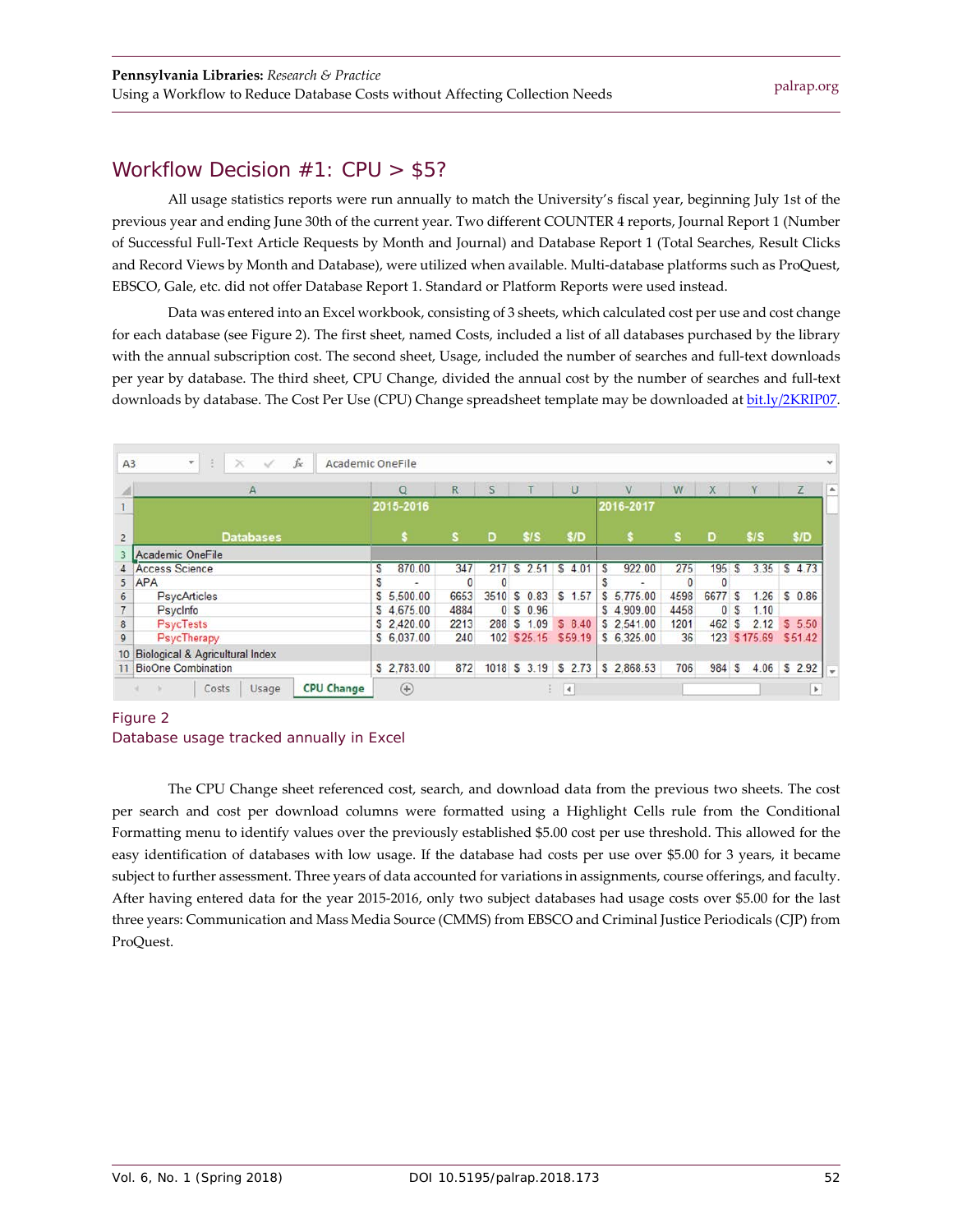## Workflow Decision #2: Unique Content?

Journal Report 1 was run for both databases over the same three-year period. From these two reports, the topused journal titles were identified. Twenty percent of journal titles with usage were included, following Pareto's principle. Using this criteria, CMMS had 50 journals which received high usage. The top used journal title was *Language in India*, followed by the conference papers of the International Communication Association. CJP had a list of 22 journals to compare. *Reclaiming Children and Youth* and *Criminology* were tied for top usage, followed by *Policing*. These lists were then compared to the library's complete journal holdings.

This required creating a second Excel workbook containing the entirety of the library's journal holdings, named Database Overlap (Figure 3). All holdings were entered in the first sheet of the workbook, named All Holdings. Holdings Report from EBSCO was used to identify all holdings. The report included information such as hosting platform and journal coverage dates. On the second sheet, named Without CMMS, all holdings except those from the database being assessed, in this case CMMS, were included. A third sheet, named CMMS Comparison, was added to the same workbook and the top used journal titles from CMMS were entered. An IF logical test was entered into a blank column next to the journal titles on the second sheet, which identified duplicates. These duplicates were examined further for coverage differences. Of top used journal titles from CMMS, 30% were duplicated in other subject and general databases owned. The remaining 60% had no overlap, indexed or full-text.

|   |                                                              | B) |                        | D                        |                      |                 | G            | н                   | Ŀ    |
|---|--------------------------------------------------------------|----|------------------------|--------------------------|----------------------|-----------------|--------------|---------------------|------|
|   | Title                                                        |    | <b>Full DUPLICATE?</b> | <b>CMM Start CMM End</b> |                      | Source          | <b>Start</b> | End                 |      |
|   | Language in India                                            |    | 132 Duplicate          | 3/1/2006 present         |                      | <b>OA EBSCO</b> |              | $1/1/2001$ present  |      |
|   | Conference Papers -- International Communication Association | 32 |                        |                          |                      |                 |              |                     |      |
|   | Quarterly Journal of Speech                                  |    | 29                     |                          |                      |                 |              |                     |      |
|   | <b>COMMUNICATION RESEARCH REPORTS</b>                        |    | 22                     |                          |                      |                 |              |                     |      |
| 6 | Publishing Research Quarterly                                |    | 20 Duplicate           |                          | 3/1/1991 1 yr delay  | ABI             |              | 3/1/1997 1 yr delay |      |
|   | <b>COMMUNICATION EDUCATION</b>                               |    | 19                     |                          |                      |                 |              |                     |      |
| 8 | Journal of health communication                              | 19 |                        |                          |                      |                 |              |                     |      |
| 9 | JOURNAL OF COMPUTER-MEDIATED COMMUNICATION                   |    | 18 Duplicate           |                          | 11/1/2005 1 yr delay | OA EBSCO        |              | $1/1/1995$ present  |      |
|   | 10 Media Psychology                                          | 18 |                        |                          |                      |                 |              |                     | $\;$ |

#### *Figure 3 Identifying duplicates titles from Communication and Mass Media database*

Another list with all holdings except CJP was made and the comparison was repeated. Of the CJP journals used in the last three years, 40% had more coverage in Academic Search Complete. Five of the remaining journals were unique, including the most used journals, *Reclaiming Children and Youth* and *Criminology*. This analysis found that CMMS and CJP primarily had unique content.

## Workflow Decision #3: Useful Content?

Relevance of database content was determined using reference and instruction statistics. Reference statistics were tracked in a shared Excel workbook. Entries were broken down by time of day, date, weekday, and question type with optional fields for teaching faculty, course name, and notes. This notes area was used to provide additional details about the topic searched, available resources, etc. Reference trends were determined at the end of each semester using Pivot Tables and through discussions with library faculty. Pivot Tables within Excel allow users to extract significance from a large data set by summarizing data in another table. In this instance, Pivot Tables were used to determine at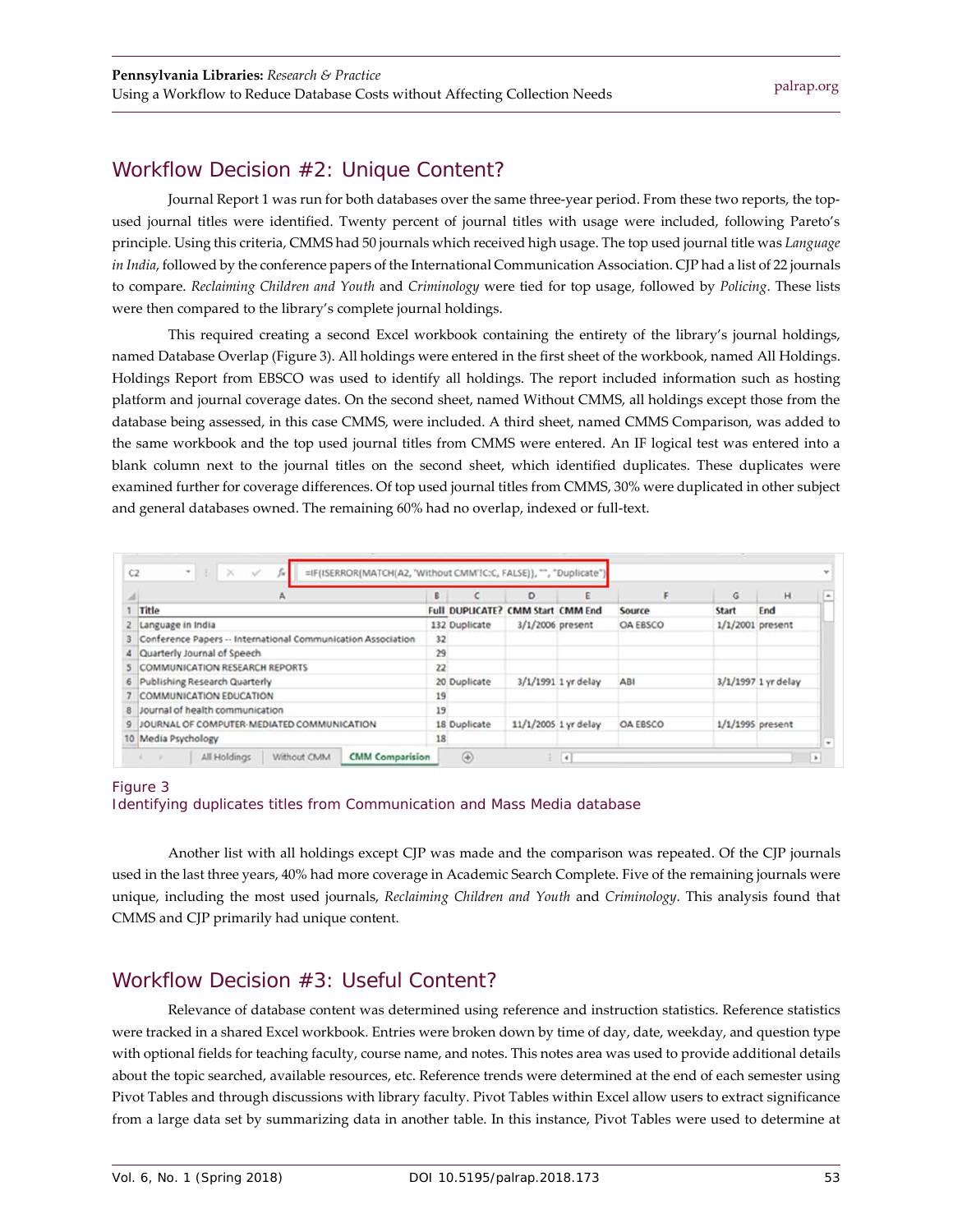which times of day questions were asked, what types of questions were asked, and which courses were most represented. Instruction statistics were also kept in Excel, recorded by semester and by subject area, which helped document other research trends and assignments.

Searches replicating known assignments showed that the majority of communications topics were well served by more general databases, such as Academic Search Complete. Specialized topics such as dialect history, oral traditions, and instant information societies had fewer resources, but were also less of a focus in the Media and Communication program. CMMS no longer supported the institution's needs as it once had.

The university's Criminal Justice program was much larger than Communication and Mass Media program. There were no reference statistics and few instruction statistics to provide guidance to the research done in that area. CJP was also a ProQuest product and, therefore, not included in EBSCO's Discovery System (EDS). This tool was a cornerstone of the mandatory freshman information literacy sessions. As all students had some familiarity with EDS, preference was typically given to content which is readily indexed and accessible through it. CJP gave the appearance of not supporting the institution's needs.

#### **Results**

Based on the logic of the workflow, CMMS was prime for cancellation. This information was shared within the library and the database was cancelled for the year 2017-2018. Discussions with the English and Communication faculty were productive, especially as majority of the content used was available through other databases. CJP should be have cancelled based on the same criteria of cost per use and unique content. Low engagement and interaction from faculty and students led to few purchases in the subject area. However, the Criminal Justice program had one of the highest enrollments at the university and a master's program was soon to follow in fall 2018. An emphasis was placed on improving the library's relationship with faculty and increasing awareness of resources. If usage does not improve in the upcoming years, the possibly of purchasing access to the top utilized journals individually or through other vendors will be revisited.

## Limitations

This study was limited to subject databases rather than individually purchased electronic journals or generalized databases. Subject databases were expected to have less usage than more general collections. Individually purchased journals, likewise, were not comparable. Many were purchased for a specific course or faculty member and had lower usage. Metrics used will also likely change in future years. A \$5.00 cost per use may change as the value of \$5.00 decreases or if the threshold no longer remains the average cost per use. Acceptable amounts of overlap will also vary with budgetary demands and discovery system integrations. Content needs will change as university programs develop and shift focus. While this workflow is not a perfect system, it does have the flexibility to adapt. Additional metrics such as impact factor may be added in the future in order to strengthen the assessment of content quality, which is currently only measured by usefulness to the institution.

## Applications for Other Libraries

One of the goals of this process was to develop a workflow which would be able to evolve as well as allow other libraries to adapt it to their own needs. This workflow includes that flexibility. COUNTER Release 5 will become effective in January 2019 and will become the first important adaptation libraries will have to make. Database Report 1 will become part of DR\_D1 Database Search. Journal Report 1 will be replaced by TR\_J1 Journal Requests. This will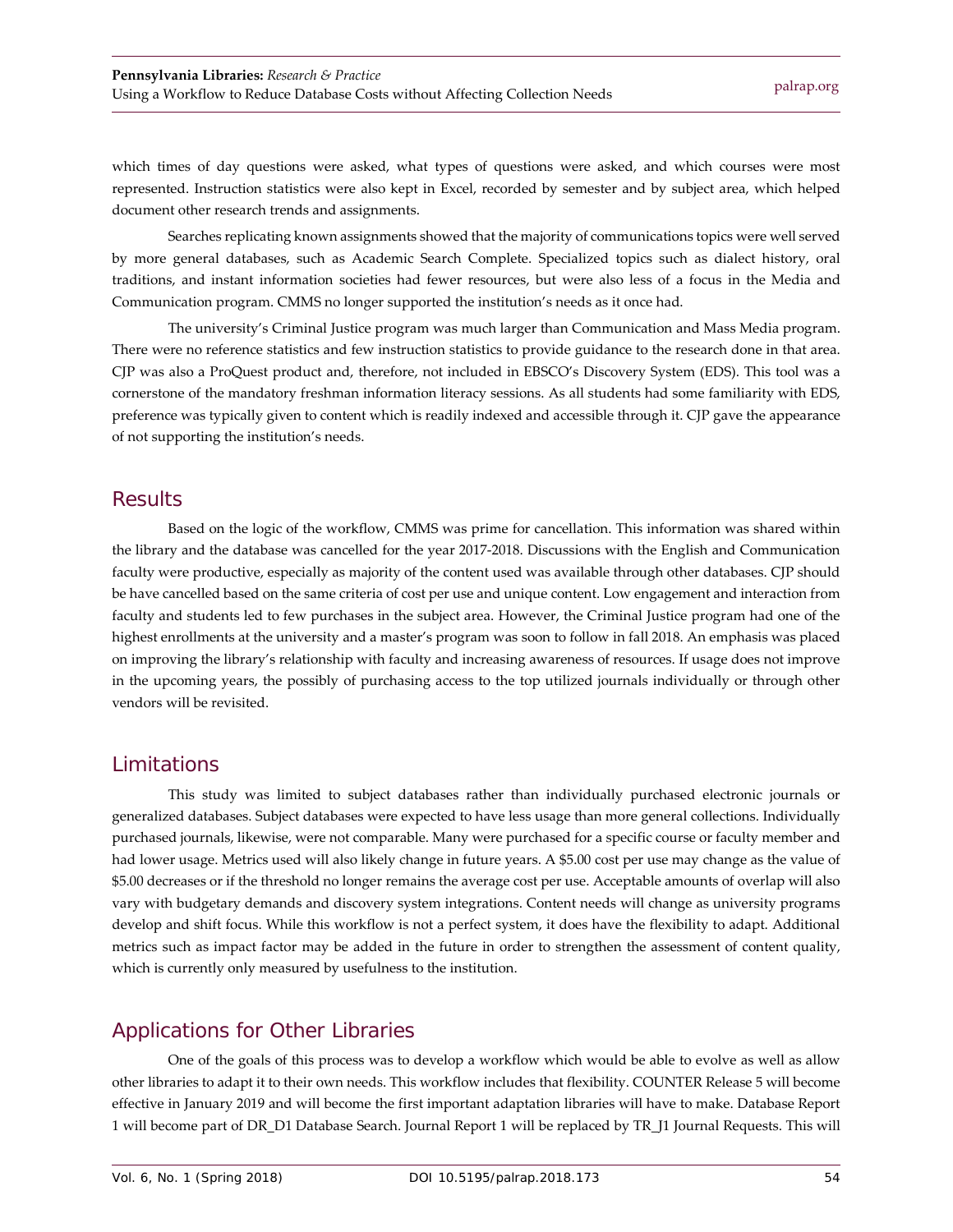expand upon Journal Report 1 by including Gold Open Access and Archive articles. Inclusion of these titles may affect cost per use.

Adaptation may also be required in establishing the cost per use threshold if \$5.00 is inappropriate based on local averages. The current workflow is designed primarily to assess the databases rather than reduce budget spending. If that were the objective, a lower cost per use threshold would be more appropriate.

Delaware Valley University, as an EBSCO subscriber, has easy access to download all the library's journal holdings in order to assess content uniqueness. Libraries without this service could still download holdings from individual platforms. Some initial difficulties in developing consistent formatting should be expected. However, unless there were significant title changes, the holdings would not need to be updated often.

The metric with the most opportunities for local adaptation is content usefulness. Libraries with collection management teams or subject liaisons would do well to incorporate their input on the appropriateness of content based on the local curriculum. Surveys of students and faculty could also provide an additional layer of information to assess user preference. Libraries with subscriptions to services such as Journal Citation Reports from Web of Science could include citation reports and journal impact factors in their workflow to assess the value of databases to their field.

#### References

- Bucknell, T. (2012). Garbage in, gospel out: Twelve reasons why librarians should not accept cost-per-download figures at face [value.](https://doi.org/10.1080/0361526X.2012.680687) *The Serials Librarian, 63*(2), 192-212. doi:10.1080/0361526X.2012.680687
- Enoch, T., & Harker, K. R. (2015). [Planning for the budget-ocalypse: The evolution of a serials/ER cancellation methodology.](https://doi.org/10.1080/0361526X.2015.1025657) *The Serials Librarian, 68*(1-4), 282-289. doi:10.1080/0361526X.2015.1025657
- Hardy, B. B., Zimmerman, M. C., & Hanscom, L. A. (2016). [Cutting without cursing: A successful](https://doi.org/10.1080/0361526X.2016.1196635) cancellation project. *The Serials Librarian, 71*(2), 112-120. doi:10.1080/0361526X.2016.1196635
- Harker, K. R., & Kizhakkethil, P. (2015). [The quick and the dirty: The good, the bad, and the ugly](https://doi.org/10.1080/0361526X.2015.1016858) of database overlap at the journal [title level.](https://doi.org/10.1080/0361526X.2015.1016858) *The Serials Librarian, 68*(1-4), 249-254. doi:10.1080/0361526X.2015.1016858
- Hiott, J. (2004). [Collecting and using networked statistics: Current status, future](http://dx.doi.org/10.1086/427414) goals. *The Library Quarterly: Information, Community, Policy, 74*(4), 441-454. doi:10.1086/427414
- Kimball, R. (2016). [Journal overlap analysis of the GeoRef and web of science databases.](https://doi.org/10.1080/0194262X.2015.1128374) *Science & Technology Libraries, 35*(1), 91-98. doi:10.1080/0194262X.2015.1128374
- Moisil, I. (2015)[. Renew or cancel? Applying a model for objective journal evaluation.](https://doi.org/10.1080/00987913.2015.1065466) *Serials Review, 41*(3), 160-164. doi:10.1080/00987913.2015.1065466
- National Student Clearinghouse Research Center. (2016). *[Current term enrollment estimates -](https://nscresearchcenter.org/wp-content/uploads/CurrentTermEnrollment-Fall2016.pdf) fall 2016.* Retrieved from https://nscresearchcenter.org/wp-content/uploads/CurrentTermEnrollment-Fall2016.pdf
- Pedersen, W. A., Arcand, J., & Forbis, M. (2014). The Big Deal, interlibrary loan, and building the user-centered journal collection: A [case study.](https://doi.org/10.1080/00987913.2014.975650) *Serials Review, 40*(4), 242-250. doi:10.1080/00987913.2014.975650
- Sutton, S. (2013). [A model for electronic resources value assessment.](http://dx.doi.org/10.1080/0361526X.2013.760417) *The Serials Librarian, 64*(1-4), 245-253. doi:10.1080/0361526X.2013.760417
- Tabacaru, S., Pickett, C., Stephens, J., Ugaz, A., Ramirez, D., Xiao, D., ... Reddy, D. E. (2016). Bundled database subscriptions: [Challenges, opportunities, and assessment.](https://doi.org/10.1080/00987913.2016.1142928) *Serials Review, 42*(1), 31-38. doi:10.1080/00987913.2016.1142928
- Tucker, C. (2009). [Benchmarking usage statistics in collection management decisions for serials.](https://doi.org/10.1080/19411260902858581) *Journal of Electronic Resources Librarianship, 21*(1), 48-61. doi:10.1080/19411260902858581